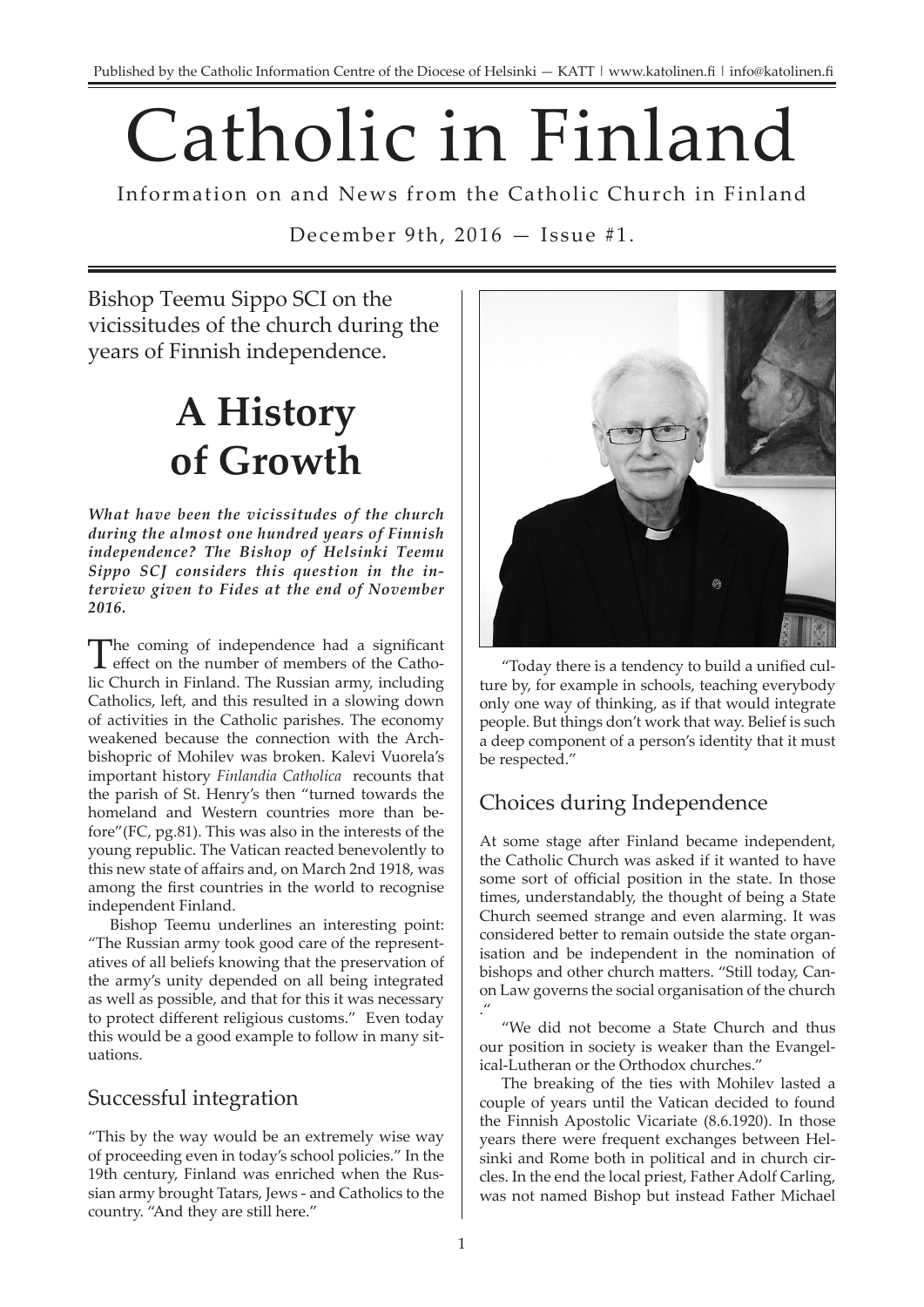Buckx from Holland, a member of the congregation of the Priests of the Sacred Heart of Jesus that came to Finland in 1907. Father Buckx was named Apostolic Administrator in Finland on 17.3.1921 and was consecrated Bishop on 15.8.1923. From that day Finland once again had a Catholic Bishop - for the first time since Arvid Kurki who died in the beginning of the 1520s.

Freedom of religion was declared in Finland in November 1922. No special concordat between the Holy See and the Republic of Finland was signed, despite attempts to make one, but on 14.11.1929 the Vicariate was registered as a religious entity with its own organisation.

#### The seeds of growth

There were only a few hundred Catholics in Finland when it became independent. Polish and Lithuanian families and some others had remained in the country. "Even then it was quite an international group." Certainly this was so in Helsinki, but also in other parts of Finland. Some of their descendants are still here, "but others have disappeared completely. For example those Catholics who built a family and gradually became Lutheran under the influence of the majority."

The same situation could be seen in Orthodox circles. "Earlier perhaps the Catholic Church was regarded with more tolerance, although indeed there was also some opposition to it even in Russian times." The de Godzinsky family told the Bishop that after moving to Finland they met with two prejudices: "They come from Russia and they are Roman Catholic".

When all is said and done, the fact was that after independence the Church, soon to be a Bishopric, finally could develop as a self-standing entity. "Before we only had parishes, chapels or solders' churches that belonged to the powerful and distant Archbishopric of Mohilev, but there was no local Finnish church."

#### Sacred Heart Bishops

The Vicariate's first Bishop, Monsignor Buckx (Apostolic Vicar of Finland 1923-1933) from Holland, was a priest of the Congregation of the Priests of the Sacred Heart of Jesus, and after him all the Bishops of Finland have been members of the same congregation. Bishop Teemu is now the fifth in line. After Buckx came Gulielmus Cobben (1934-1955-1967) and Paul Verschuren (1967-1998), both from Holland, then the Polish Józef Wróbel (2001-2008).

"It remains to be seen how long this custom will last. Until now it has been quite natural as most of the priests active in the Diocese belonged to the Congregation of the Sacred Heart of Jesus." Certainly there were also Dominicans who brought their own cultural activities with them, but after von Christierson and Carling there were not many Diocesan priests. Among them a special mention should be made of Father Robert de Caluwé, who is remembered above all for the Ecumenical Centre in Myl-

#### About the Catholic Church in Finland

The origins of Catholicism in Finland go back to the medieval times. We believe that the first Bishop of Finland was an Englishman, Bishop Henry, who came to Finland from Sweden in 1155 AD. He was martyred in the following winter, 1156.

Today, the Catholic Church in Finland is formed by only one Diocese, that of Helsinki. It comprises the whole of Finland. The Bishop of Helsinki is Msgr. Teemu Sippo S.C.I., under whose guidance there are eight parishes – two in Helsinki, the Capital city. There are almost 30 priests working in Finland and about 40 religious sisters.

The Catholic Church in Finland has today (2016) about 14,000 registered members, half of whom are native Finns. The rest of the Faithful come from at least 100 different countries from all five Continents.

#### If you live in Finland, register

If you are a Catholic moving to Finland, or planning to stay here for a longer period of time, you are requested to register in the Catholic parish of the territory of which you live in. Please contact your closest parish for more details.

Being a registered member of the Catholic Church in Finland helps the local Church to better organise its pastoral work and makes it easier to organise baptisms, weddings, funerals etc.

#### Please give your support

Since the Catholic Church in Finland is not eligible to take part in the so called Church taxation system – whereby members of the Evangelic Lutheran and Orthodox Churches pay a certain membership fee to their parishes – all Catholics are asked voluntarily to pay a membership fee of 1.5% of one's income to the Catholic Diocese of Helsinki, which then distributes the money to the central administration and parish level. The obligation to support one's parish also remains. Also, all Catholic homes receive the Diocesan Magazine Fides, and are asked to help its publication by paying its voluntary annual fee of 39€.